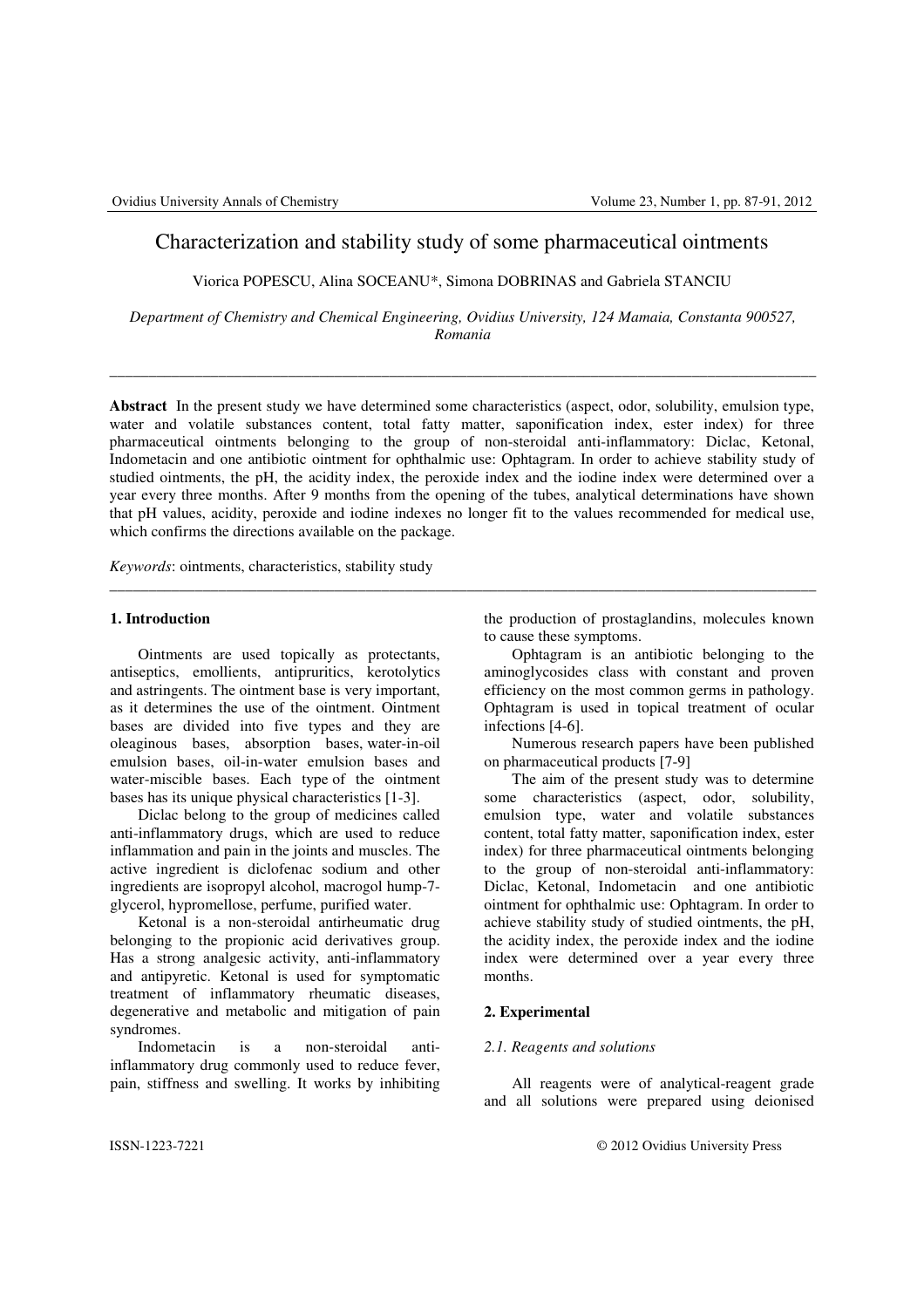water. The working solutions for acidity index were KOH 0.1 N, for saponification index HCl 0.5 N, for iodine index  $Na<sub>2</sub>S<sub>2</sub>O<sub>3</sub> 0.1 N$  and for peroxide index  $Na<sub>2</sub>S<sub>2</sub>O<sub>3</sub> 0.01 N$  solutions.

## *2.2. Sample analysis*

Methods from STAS 10998-88 [10] and Romanian Farmacopeea [11] were used to determine the aspect, smell, solubility and emulsion type of the studied ointments.

pH values were obtained using a CONSORT C535 multimeter and for the rest of determinations we have used the titrimetric method.

For pH determination, we have mixed 2g sample,  $30 \text{ cm}^3$  water and  $5g$  paraffin in a beaker. The mixture was heated on water bath for 30 minutes stirring occasionally. Then the mixture was cooled, the paraffin was removed and the solution was filtered using medium porosity filter paper.

For determination of water and volatile substances content we have used the equation (1):

Water and volatile substances  $= \frac{m_2 - m_1}{m} \cdot 100$  $\frac{m_2 - m_1}{m_2} \cdot 100$  (1)

 $(%$ 

where:

 $m_2$  = mass of phial with sample before drying (g)  $m_1$  = mass of phial with sample after drying (g)  $m =$  mass of sample for determination  $(g)$ 

 The equation (2) was used to determine the total fatty subsatances content in studied sample.

Total fatty substances = 
$$
\frac{m_3 - m_4}{m} \cdot 100
$$
 (2)

 $(%$ 

where:

 $m_3$  = mass of paraffin after drying (g)

 $m_4$  = mass of paraffin that was added(g)

 $m =$  mass of studied sample  $(g)$ 

 For acidity index determination we have used the equation (3):

$$
I_A = \frac{5.61 \cdot V}{m} \quad (3)
$$

(mgKOH/g)

where:

 $I_A$  = acidity index

 $V =$  volume of KOH 0.1 N solution used for titration  $(mL)$ 

 $m =$  mass of studied sample  $(g)$ 

 $5.61$  = number of mg KOH coresponding to 1 mL KOH 0.1 N aqueous solution.

 For determination of saponification index we have used the equation number 4:

Saponification index 
$$
I_s = \frac{28.055 \cdot (V_1 - V_2)}{m}
$$
 (4)

(mgKOH/g) where:

 $28.055$  = quantity of KOH (mg) coresponding to 1mL HCl 0.5N

 $V_1$  = HCl 0.5N volume used to titrate sample for reactiv control (mL)

 $V_2$  = HCl 0.5N volume used to titrate studied sample  $(mL)$ 

 $m =$  mass of studied sample  $(g)$ 

Ester index was obtain using the equation (5):  

$$
I_E = I_S - I_A
$$
 (5)

(mgKOH/g)

where:

 $I<sub>E</sub>$  = ester index

 $I<sub>S</sub>$  = saponification index  $I_A$  = acidity index

 For iodine index determination we have used the equation (6):

$$
I_{I} = \frac{(V_{3} - V_{4}) \cdot 0.01269 \cdot 100}{m}
$$
 (6)

 $(gI_2/100g)$ 

where:

 $I<sub>I</sub> = iodine index$ 

 $V_3 = Na_2S_2O_3$  0.1 N volume used to titrate martor sample (mL)

 $V_4$  = Na<sub>2</sub>S<sub>2</sub>O<sub>3</sub> 0.1 N volume used to titrate studied sample (mL)

 $m =$  mass of studied sample  $(g)$ 

 $0.01269$  = number of grams of iod coresponding to 1 mL  $Na<sub>2</sub>S<sub>2</sub>O<sub>3</sub> 0.1 N$ 

Peroxide index was obtained using the equation (7):

$$
Peroxide index = \frac{(V_5 - V_6) \cdot n \cdot 1000}{m} \quad (7)
$$

(mEg O2/Kg) where:

 $V_5 = Na_2S_2O_3$  0.01 N volume used to titrate studied sample (mL)

 $V_6 = Na_2S_2O_3$  0.01 N volume used to titrate sample for reactiv control (mL)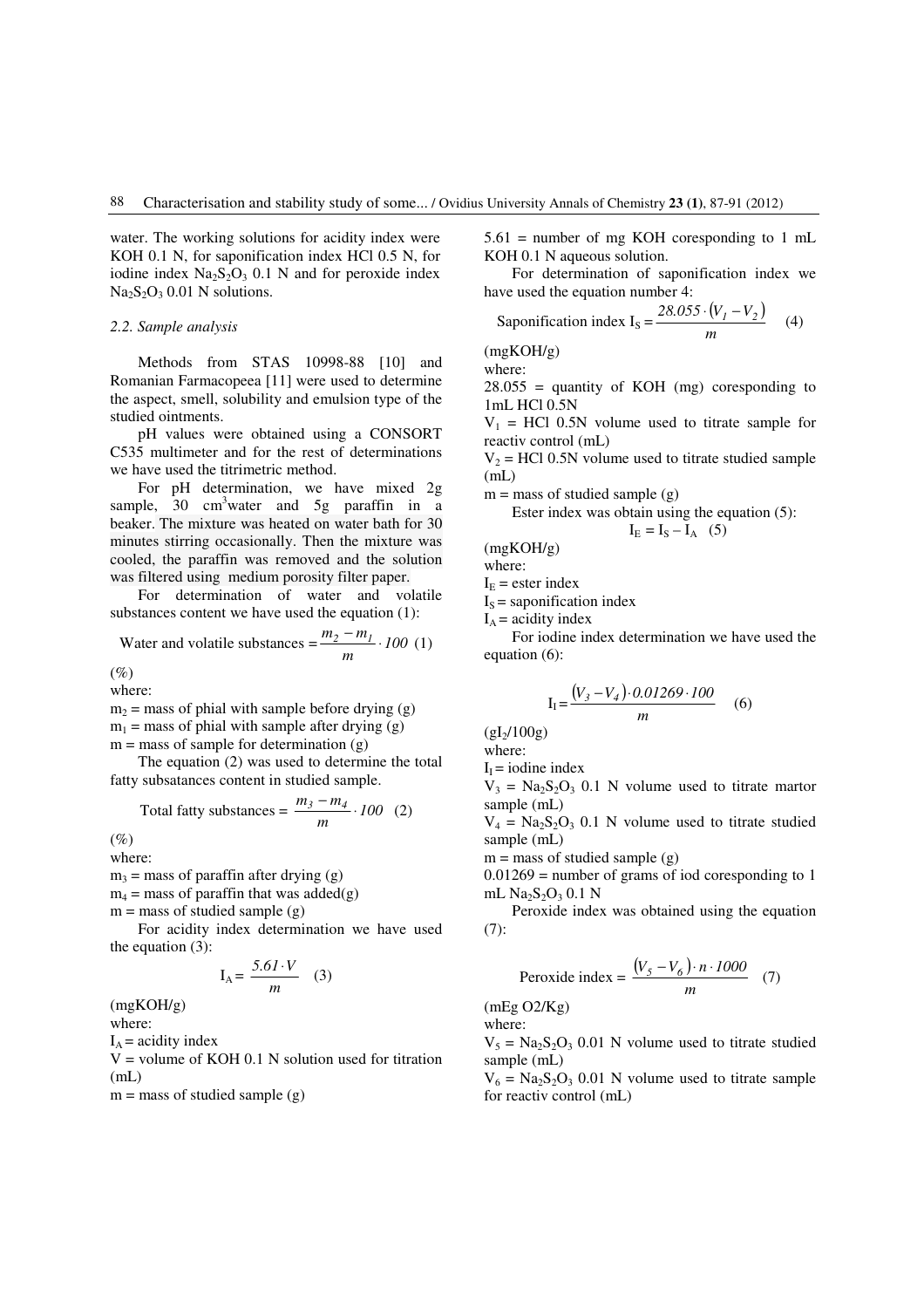$n = Na<sub>2</sub>S<sub>2</sub>O<sub>3</sub>$  solution normality  $m =$  mass of studied sample (g)[12] **3. Results and Discussions** 

 To evaluate the quality of the investigated ointments the aspect, the smell and emulsion type were determined (**Table 1).**

**Table 1**. The aspect, the smell and emulsion type

| The         | The aspect  | The smell | Emulsion |
|-------------|-------------|-----------|----------|
| ointment    |             |           | type     |
| Diclac      | Transparent | Pungent   | O/N      |
| Ketonal     | Transparent | Lavender  | O/W      |
| Indometacin | Opaque      | Odorless  | O/N      |
| Ophtagram   | Transparent | Odorless  | W/O      |

 Indometacin looks opaque because of white petrolatum from its composition and the other ointments are transparent because they are based on liquid paraffin. Diclac possess a pungent odor because of isopropyl alcohol from its composition and the smell of lavender of Ketonal is due to lavender essential oil existing in its composition.

 We have also determined the solubility in some solvents of studied ointments and results are showed in **Table 2.**

|                               | Ointments |           |             |           |  |
|-------------------------------|-----------|-----------|-------------|-----------|--|
| Solvent                       | Diclac    | Ketonal   | Indometacin | Ophtagram |  |
| $\mathbf{H}_{2}^{\mathbf{O}}$ | Soluble   | Soluble   | Soluble     | Insoluble |  |
| $C_6H_6$                      | Insoluble | Insoluble | Insoluble   | Soluble   |  |
| HCI 1N                        | Insoluble | Soluble   | Insoluble   | Insoluble |  |
| CH <sub>3</sub> OH            | Insoluble | Insoluble | Soluble     | Soluble   |  |

**Table 2**. The solubility of the ointments

 Diclac and Ketonal got insoluble in alcohol probably because the added alcohol breaks the emulsion and precipitates the insoluble compounds.

 In **Fig 1** is presented the content of water and volatile substances of studied ointments.



 In **Fig. 2** is presented the content of total fatty substances in studied sample.



**Fig. 2**. The content of total fatty substances

The water and volatile substances content in the studied ointments was between 30 and 70% and the content in total fatty substances was between 20 and 85% that correspond with the literature data [13]. Indometacin had the highest precentage of total fatty substances due to white petrolatum in its composition and the lowest percentage was found in Ophtagram being the only W/O emulsion type.

In **Table 3** are presented values for saponification and ester indexes.

Saponification and ester indexes meaning the KOH volume used for neutralization of free fatty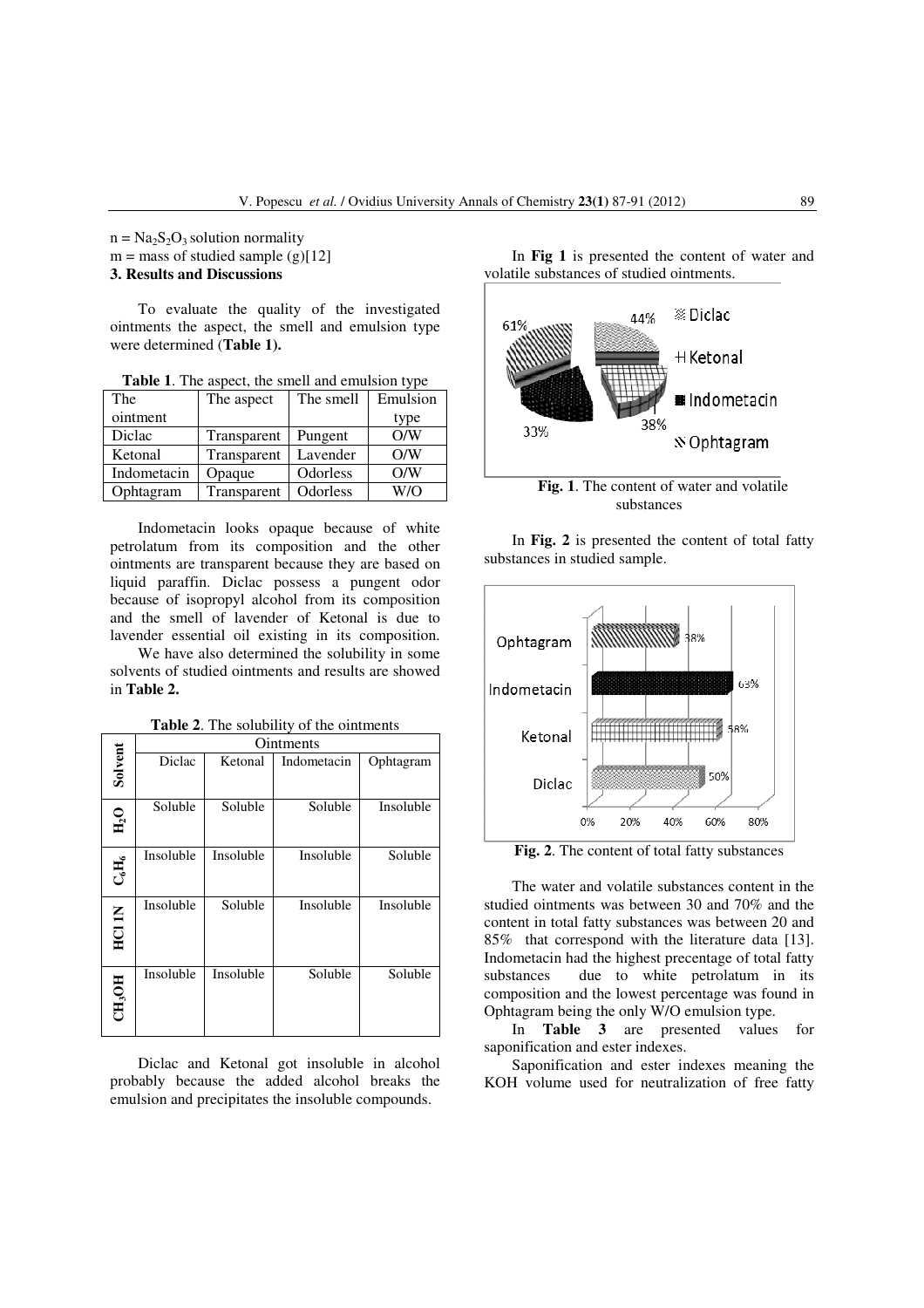90 Characterisation and stability study of some... / Ovidius University Annals of Chemistry **23 (1)**, 87-91 (2012)

acids that result at sample saponification show a higher esters'content in Indometacin ointment.

**Table 3.** Saponification and ester indexes

| Ointment    | Indexes        |        |  |
|-------------|----------------|--------|--|
|             | Saponification | Ester  |  |
| Diclac      | 134.22         | 133.33 |  |
| Ketonal     | 161.25         | 160.51 |  |
| Indometacin | 193.08         | 192.56 |  |
| Ophtagram   | 107.51         | 106.21 |  |

After performing the laboratory analysis it was revealed that all four ointments had values of ester and saponification indexes within the range 50-250 mg/g as provided in the literature [13].

In order to achieve stability study of investigated ointments, the pH, the acidity index, the peroxide index and the iodine index were determined over a year every three months.

In **Fig**. **3** are presented the variation of pH values for the studied ointments over a year.



**Fig. 3.** The variation of pH values

Nine months after opening the pH values of the ointments are no longer within the range 4.5-6.5 provided by the literature [13]. Regarding the Ophtagram ointment pH values after 3 months of opening do not correspond with literature data.

In **Fig. 4, 5** and **6** are presented the variations of acidity index, peroxide index and iodine index for the studied ointments over a year at each three months.

The KOH volume used for neutralization of free fatty acids from sample, wich represents the acidity index, indicates the content of fatty acids in all studied samples.







**Fig. 5.** The variation of peroxide index



Iodine index (unsaturated hydrocarbons content) indicates a good stability at oxidation and polymerization for studied ointments.

2.5 mg/g is the maximum limit for acidity index found in literature [13], for peroxide index is 4mEq/Kg and iodine index must range between 5 and 15 mg/g. It can be observed that 9 months after opening, the obtained values are above the maximum allowed limits. For Ophtagram, the same situation was achieved after trhee monts only.